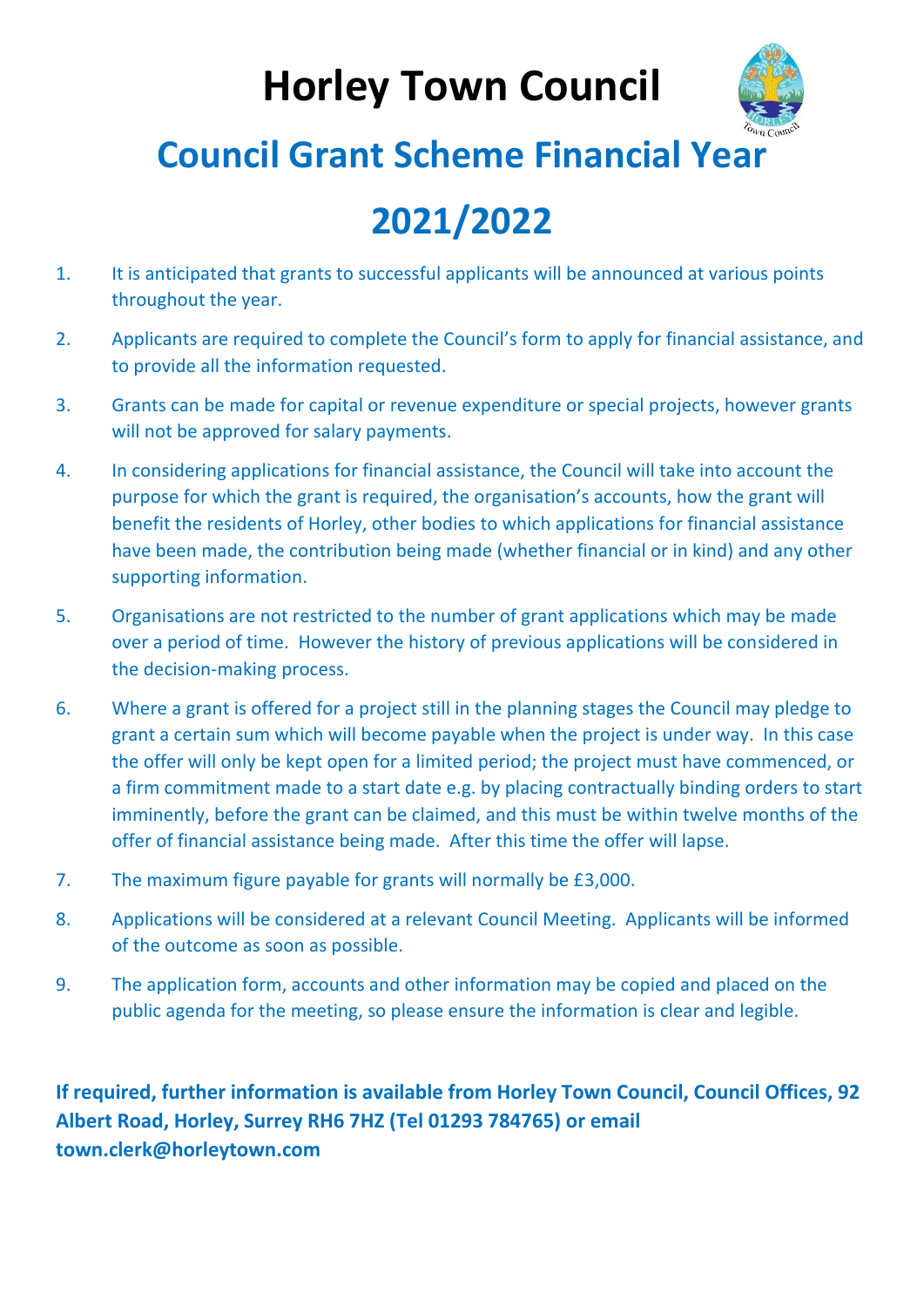# **Organisation Information**

Name & Address of organisation

Age groups specifically catered for if any Is the organisation a non-profit making body? If organisation is a registered charity please give the registration number Number of members in the organisation Is membership restricted in any way? Is there a membership fee or other charges for access to your activities? Please give details **Details of Grant Applying for** Purpose for which grant is required How will Horley resident's benefit?

| <b>Total Cost of</b>                                  | £ |  |   |   |
|-------------------------------------------------------|---|--|---|---|
| Project                                               |   |  |   |   |
| <b>Amount of Grant</b>                                | £ |  |   |   |
| Requested                                             |   |  |   |   |
| Please state what contribution your organisation will |   |  |   | £ |
| make towards project (either financial or in kind)    |   |  |   |   |
| Funds granted from other bodies (Please               |   |  | £ |   |
| give details)                                         |   |  |   |   |
| If there is a shortfall how do you                    |   |  |   |   |
| propose to fund the deficiency?                       |   |  |   |   |
|                                                       |   |  |   |   |